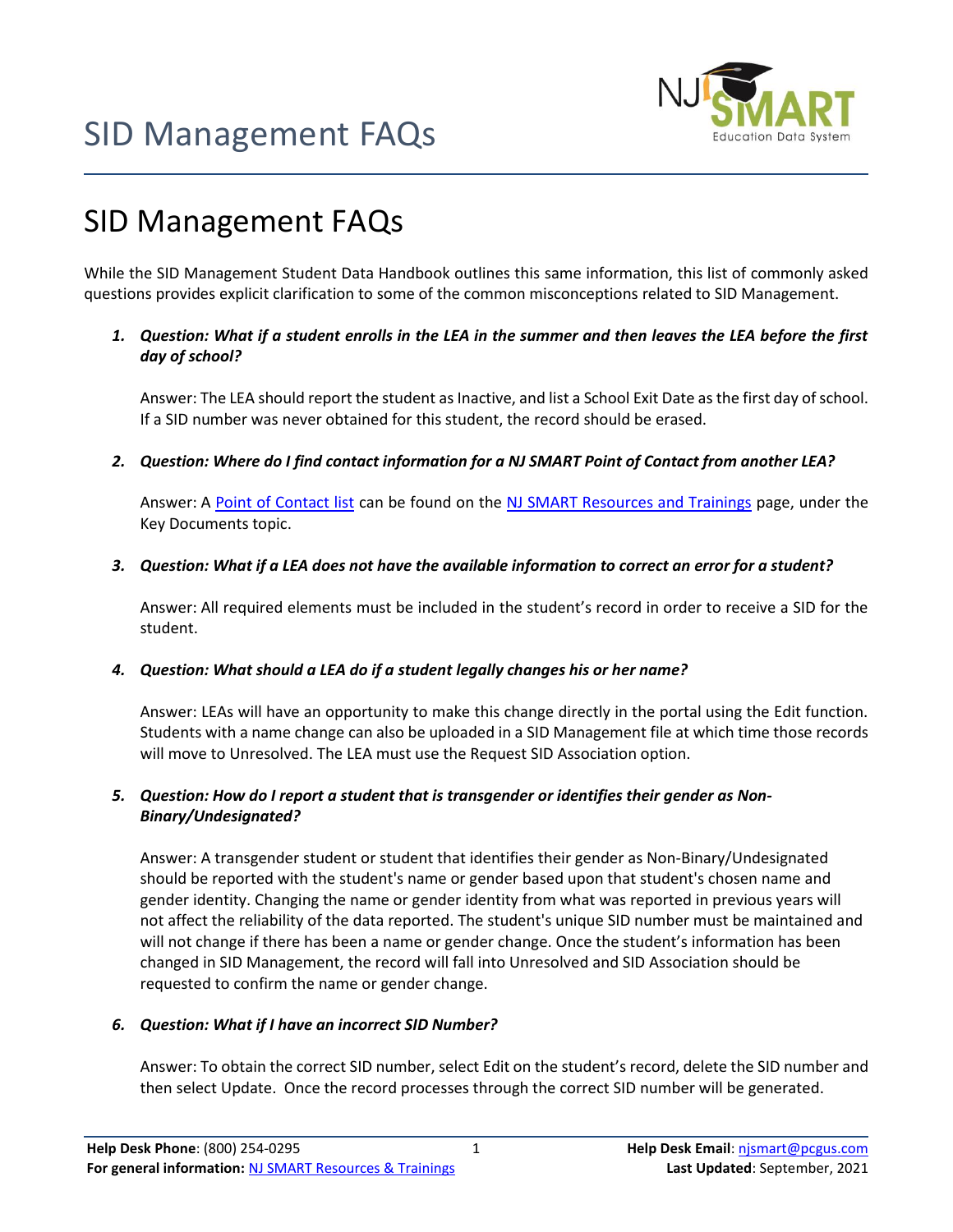



#### *7. Question: What do I do if one student has two SIDs?*

Answer: Go to Unresolved records and click on the Local ID for the student that has two SIDs. View the two records to make sure that they represent the same student. If the same student does have two SID numbers, contact the NJ SMART Help Desk, [njsmart@pcgus.com,](mailto:njsmart@pcgus.com) and provide them with the student's name and both SID numbers. From there an NJ SMART representative will work with you to determine the best course of action.

# *8. Question: Why is it important that demographic and classification information is entered correctly in NJ SMART?*

Answer: All data collected in NJ SMART is used for various State and Federal reporting purposes, including Accountability reporting. Submitting inaccurate data in NJ SMART will directly result in NJDOE's inaccurate reporting of data for these high-stake purposes.

# *9. Question: For School Entry Date and School Exit Date, which date should the district report if a student enters and exits the district multiple times within a single school year?*

Answer: The most recent School Entry Date for the student should be reported.

### *10. Question: Should I provide a School Exit Date for a student who is ACTIVE, but who changed schools within the LEA?*

Answer: No, an active student should not have a School Exit Date.

### *11. Question: If a LEA uses separate databases to assign Local IDs for each school, there may be duplicates within the LEA. Must Local Identification Numbers (LID) be unique within the LEA?*

Answer: Yes, local IDs must be unique within the LEA. This is the most direct way for a district to match issued Statewide Identification Numbers (SID) back to the assigned students. Schools can create unique district IDs simply by including a school code as part of their ID structure.

### *12. Question: I received an Error for the Combination of County, District and School Codes is not valid. Where do I go to find the correct codes combination to resolve this?*

Answer: All valid county, district, and school Code combinations can be found in the NJ SMART County [District School Code](https://www.njsmart.org/njr/ks/Key%20Documents/NJ%20SMART%20County%20District%20School%20Code%20List.xlsx) list.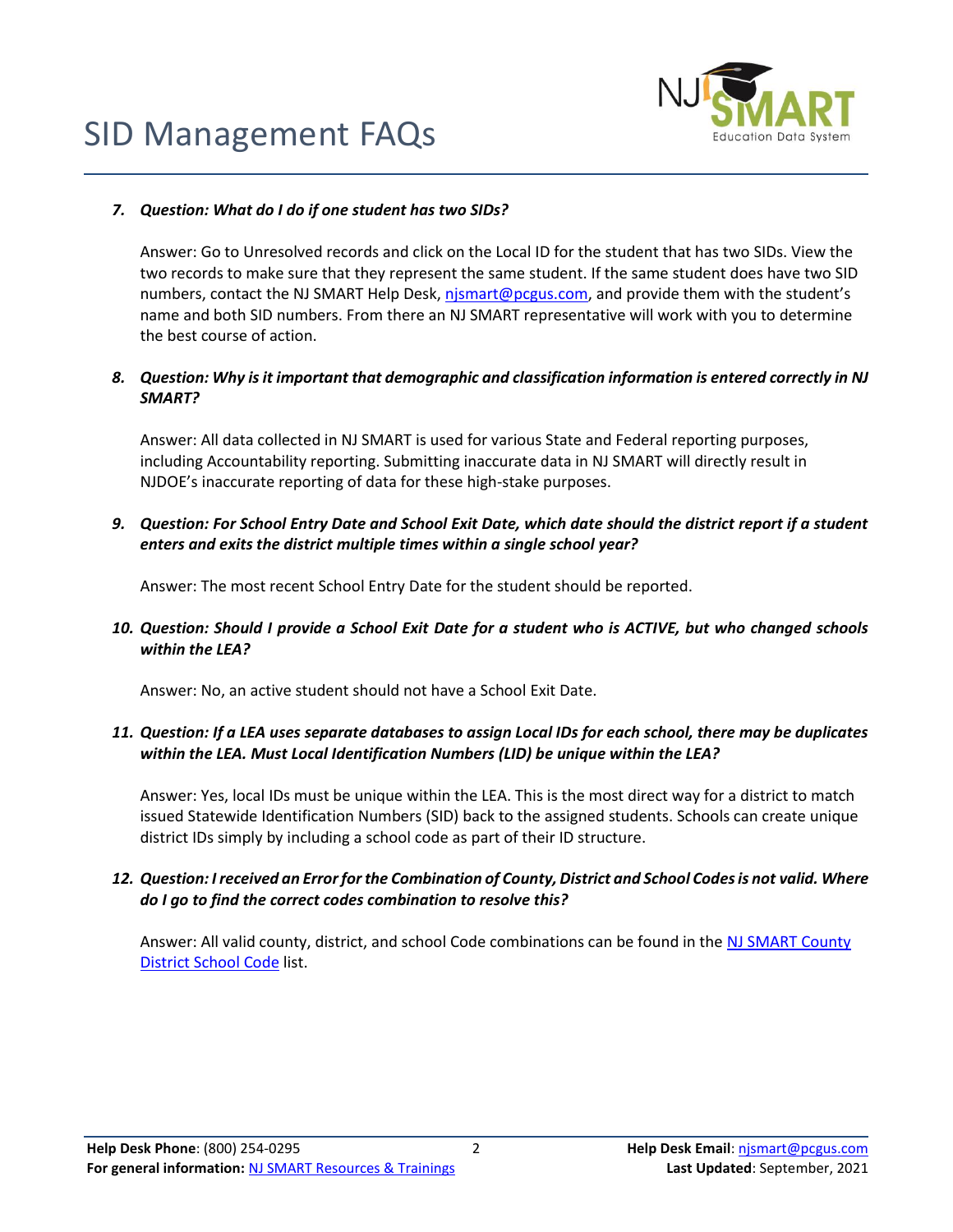

#### *13. Question: I looked through the Out of District Records page, but noticed students on that page that I do not recognize and have no relationship with my LEA. What should I do?*

Answer: The best course of action is to contact the LEA that is submitting these students to SID Management, as indicated in the District Code Submitting column, to discuss why this student should not appear in your Out of District Records page.

#### *14. Question: Is the Out of District Records page always live?*

Answer: Yes, the All Out of District Records page is always live to view your current out of district students that are reported by another LEA within New Jersey. The Snapshot Out of District Records page will reflect your out of district students that were captured on the most recent Snapshot.

### *15. Question: I have records that have been in "Pending" status for several days now. What should I do with these records?*

Answer: Records that have a status of Pending are records that are in the process of being either assigned a new SID or being associated with an existing SID. It can take up to three days for the NJ SMART system to process Pending records, after which the record will leave Pending status and be moved to your All Student Records page. In the meantime, you do not need to take any action.

#### *16. Question: How do I reactivate an inactive record?*

Answer: You will not be able to edit an inactive record. Resubmit the record as active to SID Management via either the Add a Student function or a file upload. Once the record processes through with the same LID and SID numbers, it will overwrite the inactive record.

#### *17. Question: Why do I have records in Student Sync?*

Answer: These were in your SID Management as active, however when you completed your last Full File upload these records were not included. Review your record in Student Sync to determine if it should be added back into SID Management as active or if the record should be inactivated.

#### *18. Question: When do I erase a record?*

Answer: If a student was ever your reporting responsibility, erasing the record is **NOT** the correct option, the record should be inactivated instead. There are only 2 reasons a record should be erased:

- the record does not represent an actual student; or
- the record was uploaded in error and the student has never been your reporting responsibility.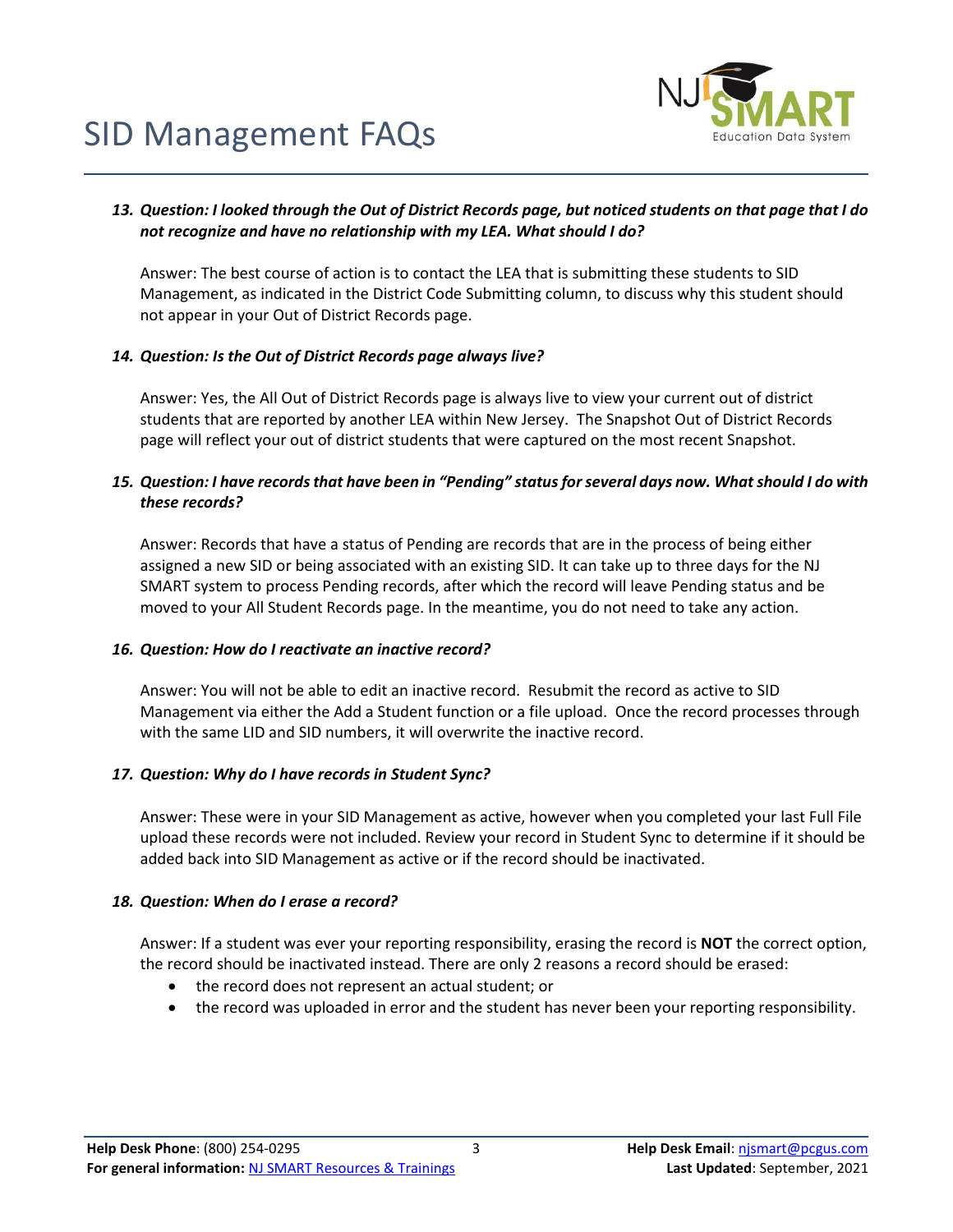

#### *19. Question: When should we remove inactive records from SID Management?*

Answer: Inactive records should be handled as follows in SID Management:

- For students who were active *for any part of the current school year*, their inactive record should remain present in SID Management for the Fall and End of Year SID Management Snapshots. This is necessary so that data entries into Fall and End of Year Official Submissions such as the Course Roster Submission will be able to validate against the record in SID Management.
- Students not returning for the next school year, which have been captured as inactive on a Snapshot can be removed from SID Management to start that new School year.
- For students that still need to be captured as inactive, such as a student who leaves over the summer but was expected to be back, their record should remain in SID Management as inactive until after the Fall SID Snapshot is taken. After this snapshot the student can be removed as they were not present for the current school year.

#### *20. Question: What should be included in my first Full File upload for the new school year?*

Answer: The Full File upload should include:

- The inactive records of those students who transferred out of your district after the end of the previous school year and the inactive records of any graduates from the previous school year (Even if the records have already been inactivated, you want to make sure they still appear in your SID Management file as inactive).
- The active records for those students who you are responsible for and any new students entering into your LEA for the new school year

# *21. Question: Will I receive an error if my Special Education Classification field differs in Special Education Submission from what was submitted to the SID Management?*

Answer: Yes, our validation rules are put into place to make sure all classification codes are submitted correctly. The Special Education Classification code must be the same in both submissions. To avoid this error, you should submit your SID Management file first then proceed with the Special Education Submission file. The error will be present in the Special Education Submission, not SID Management.

# *22. Question: How do I report students receiving Special Education Services who are parentally placed in a Non-public school within district?*

Answer: If the student is considered non-public, you should report either REC or NREC (Receiving or Not Receiving services) in the Non Public field. Please see the SID Management Student Data Handbook for the data elements required for Non-public students.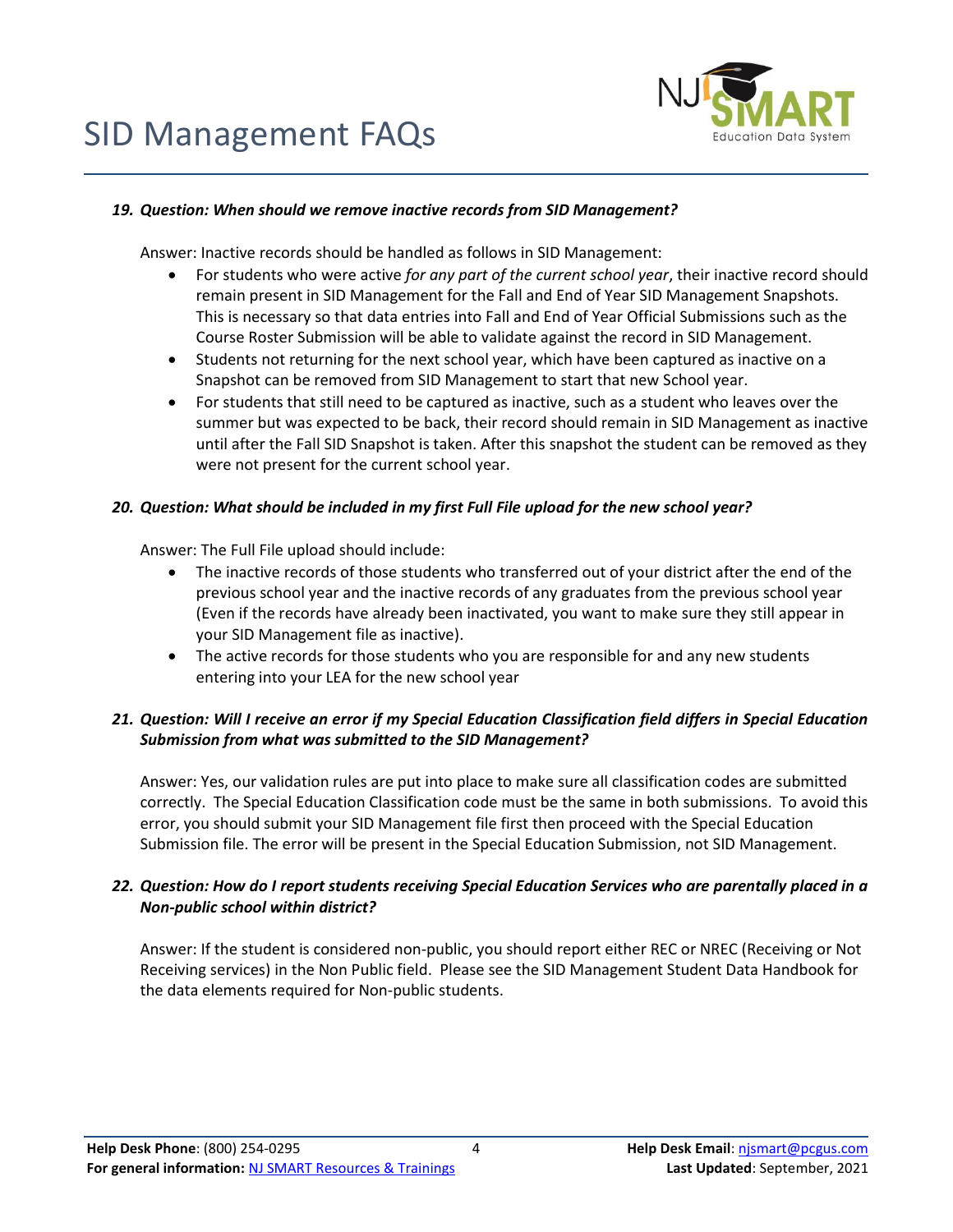

# *23. Question: When do you indicate that a student has been retained?*

Answer: For SID Management, students that are not currently repeating their grade level but will be retained in the upcoming year should be reported with an "N". These students should not be reported as "Y" until the Fall SID Snapshot of the following school year.

# *24. Question: How can I resolve a record that isinactive and in the Unresolved page in my SID Management?*

Answer: How to resolve inactive unresolved records:

- If the record is Unresolved with another district, the Request Association button is now available.
	- Select the Unresolved tab on the left side of the SID Management Home Page
	- If you have identified that the potential matching student is the same student, select the SID number under Potential Matches. \*Important: do not request association if the records are two **different** students (be sure to check items such as Dates of Birth to confirm).

If the record is unresolved with another record from your district and it is the same student, delete the record that is unresolved.

# *25. Question: I have students that are identified as being in need of English Language Learner services but the parents refused ELL services. Are the ELL fields filled out for this student in SID Management?*

Answer: Yes, students who are identified as being in need of ELL services but are not in an actual ELL program should still be identified as a ELL student. The ELL Identification Date should reflect the date the student was identified as needing these services. The ELL Exit Date should be captured as REFUSED. The field only accepts a valid date that is **AFTER** the ELL start date **OR** the word REFUSED.

### *26. Question: How are shared-time vocational students reported to SID Management?*

Answer: Shared-time students are reported to SID Management by the resident district and the vocational school. The non-vocational school the student is attending for part of the day is reported as the receiving school. The resident CDS codes correspond to where the student lives and the attending CDS codes represent the vocational school. This is outlined in the [NJ SMART Reporting Responsibilities](https://www.njsmart.org/njr/ks/SID%20Management/NJ%20SMART%20Reporting%20Responsibilities.pdf) document.

### *27. Question: How do I report a Preschool Referral Student that has not yet been evaluated to SID Management?*

Answer: To report a Preschool Referral Student that has not yet been evaluated:

- Special Education Classification should be left blank as the child is still undergoing the evaluation process.
- The Attending CDS should be listed as the County, District and Schools codes the Preschool Referral Student would attend if they are deemed eligible for services.
- The student will still need a valid issued SID Number as well as an assigned Local Identification Number.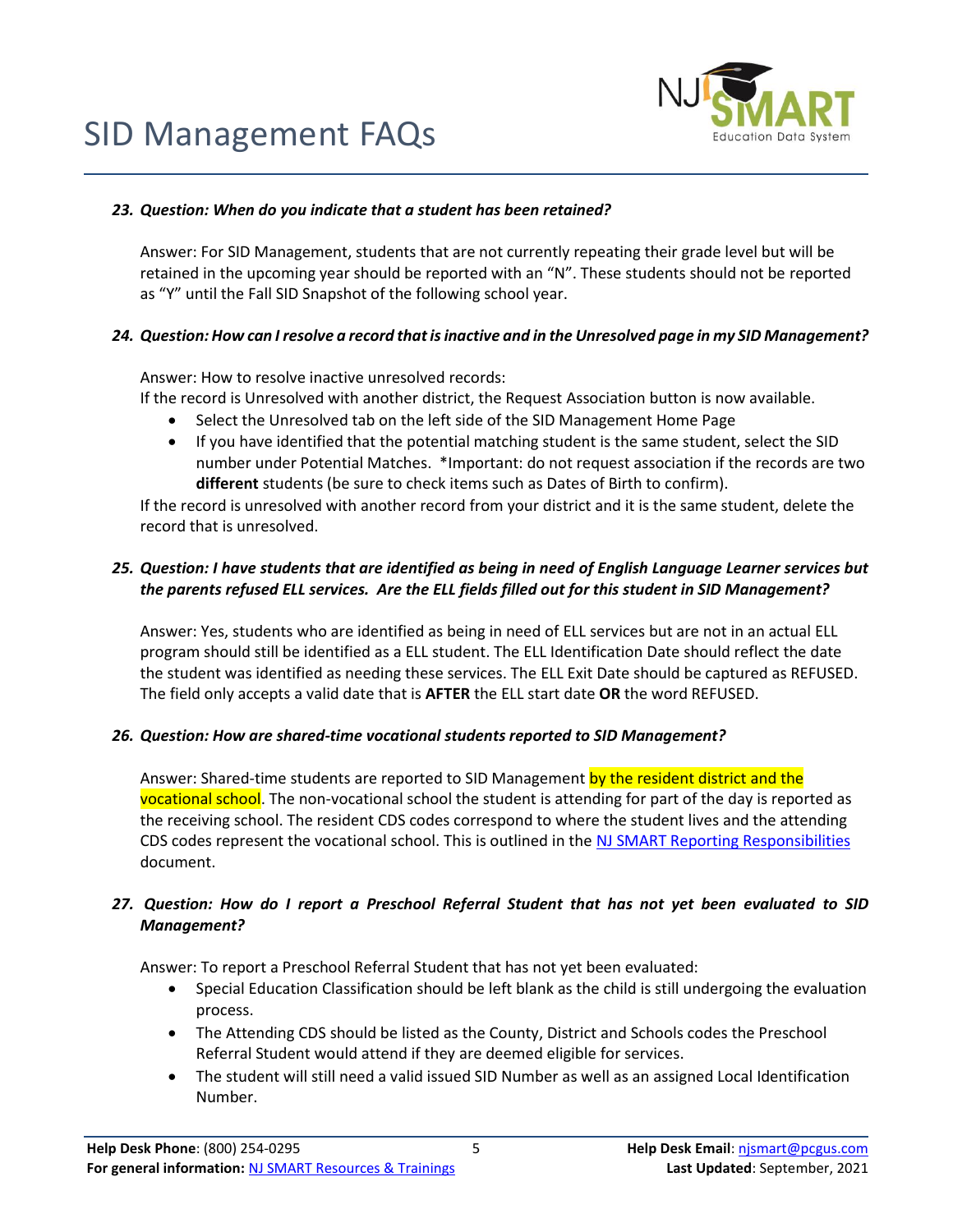

### *28. Question: I have a student who is Homeless but has been domiciled in temporary/ transitional housing at the same address for one year. Do I still report the student as being Homeless?*

Answer: Yes, if a student does not have permanent housing, the submitting district should report the student as Homeless in NJ SMART.

In a situation where a student becomes homeless in one district and at some point, finds temporary shelter (i.e. doubling up, shelter, etc.) but **not** permanent housing in a second district, then for the next 12 months while the student remains homeless, the original district (where they lived/attended when the homeless condition occurred) is required to provide tuition and/or bussing for that student and remains the student's Resident district. After one year of homelessness, the student is considered "domiciled" in the second district, which relieves the original district from fiscal responsibility. In NJ SMART and SID Management Reporting Responsibility terms, the district where the student has found temporary but not permanent residence becomes the Resident district.

#### *29. Question: What date should be used for School Exit Date?*

Answer: School Exit Date should be reported as the first day *after* the date of a student's last attendance in a school. Please do not report the day the parent or guardian notified the school that the student was transferring.

### *30. Question: What should I do if I have a student that has completed the number of credits needed to graduate, but has other requirements needed to fulfill their diploma. Should I continue submitting this student to NJ SMART?*

Answer: Yes. The Student should be kept with the status of "Active" in SID Management. The grade level must be 12 and the Program Type Code should be entered in as NE. Once these requirements have been met, the student can be inactivated in SID Management.

### *31. Question: We are a K-8 district. Are we required to report data for the Biliterate, World Language Assessment, and World Languages Assessed data elements?*

Answer: No, these fields are only required for students in grade 12. All students not in 12<sup>th</sup> grade, including students attending a K-8 district, can leave the fields blank.

### *32. Question: Can we submit scores from language assessments that were taken in 8th, 9th or 10th grade?*

Answer: No, a Seal of Biliteracy denotes that a student has a specific level of language proficiency at the time of graduation. Therefore, only results from assessments that are administered in the second half of the junior year or at any point before the annually posted cut-off date in the senior year will be accepted.